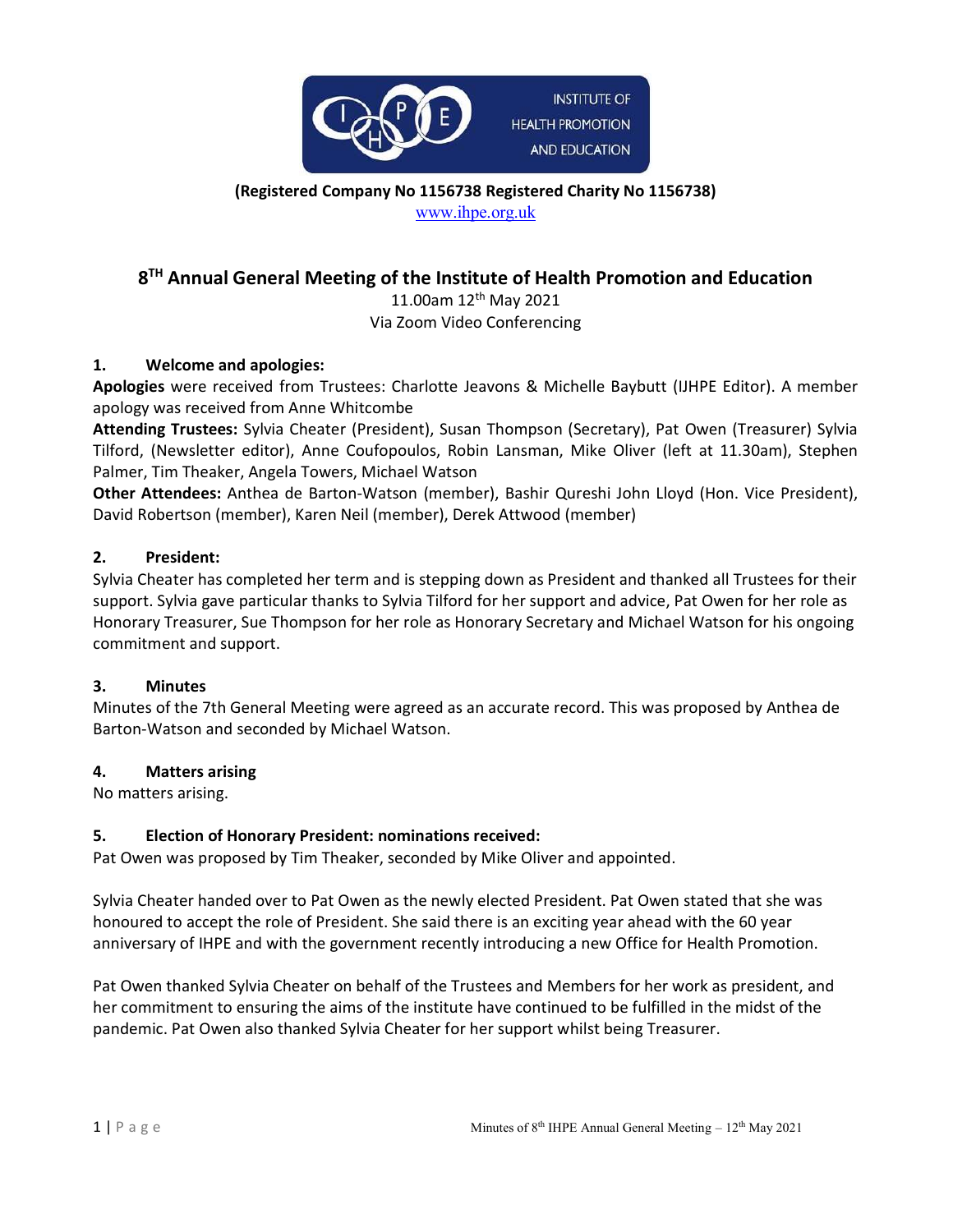### 6. Annual Report for 2020

Pat Owen presented the annual report. Contributors were thanked. It was proposed by Bashir Qureshi and seconded by Sylvia Tilford and agreed by all. It will be placed on the website.

## 7. Financial Report and the unaudited statement of accounts of the Charitable Company Limited for January to December 2020

Pat Owen presented the Draft Unaudited Financial Statements. The report was proposed by Susan Thompson, seconded by Robin Lansman and agreed by all.

## 8. Report from the Editor of the International Journal of Health Promotion and Education (IJHPE)

The report was produced by Michelle Baybutt and presented by Sylvia Cheater in her absence. Thanks were given to Ruth Cross, who facilitated an excellent handover. Submissions to the IJHPE increased significantly to 256 from 153 in 2019 from across the globe. Michelle has settled in well and is enjoying her role as Journal Editor. Recently she has been part of a sub-committee to give her support outside of the Board meetings and is looking for a sub-editor. Sylvia wished her well for 2021.

Robin Lansman suggested that charging a submission fee for papers presented for the journal could be a good source of income. However, this would put the journal outside of usual conventions and was therefore not supported at this time. Bashir Qureshi suggested that there is an additional page with public health news or members news to encourage member readership of IJHPE. This will be reviewed by the Journal Sub-committee.

### 9. Governance:

Angela Towers provided an update that due to changes in communications and the increased use of social media, it has become increasingly clear we need someone to lead and co-ordinate communications. The role of Honorary Communications Officer was proposed by Sylvia Cheater and seconded by Pat Owen.

Angela Towers suggested that the student membership fee should be removed for students from appropriate disciplines and that they should receive an online journal only.

This will help with new membership further down the line as they will hopefully become long term members, it will also help with our charitable objectives and fulfils our remit to take health promotion to a wider audience. This was proposed by Anthea de Barton and seconded by Sue Thompson. A suggestion was made that the 'appropriate disciplines' should be more clearly defined. This will be reviewed by the Governance sub-committee led by Angela Towers.

## 10. Appointment of Independent Examiner of Accounts

It was proposed by Pat Owen and seconded by Michael Watson and it was unanimously agreed to continue with MBL Chartered Accountants as IHPE's independent examiners.

### 11. Election of Honorary Officer and Trustee Members

a. Honorary Secretary: nominations received:

Angela Towers was proposed by Sue Thompson, seconded by Sylvia Tilford and appointed. Sue Thompson was thanked for her support in this role over the last 5 years.

### b. Honorary Treasurer: nominations received:

Sylvia Cheater was proposed by Michael Watson, seconded by Anthea de Barton and appointed.